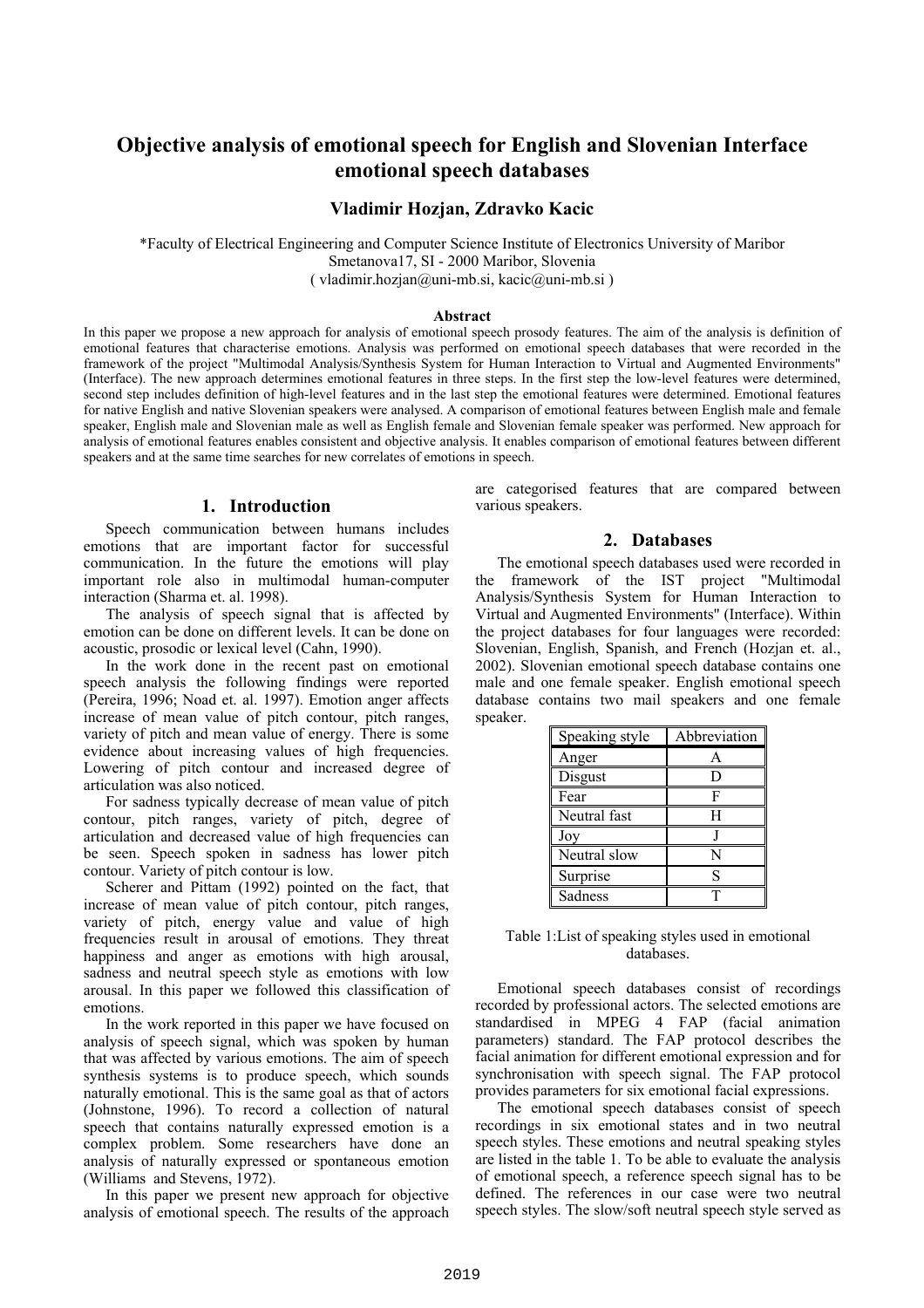a reference to emotions with low arousal (sadness and disgust). The fast/loud neutral speech style is more dynamic and served as a reference to emotions with arousal (happiness, fear, and anger).

Corpus of Slovenian emotional database consists of 35 isolated words and 155 sentences. 100 sentences are context independent. There are 20 short sentences, 60 middle long sentences and 20 long sentences. Last 55 sentences are context dependent and are of various lengths.

Corpus of English emotional database consists of 35 isolated words and 155 sentences. 100 sentences are context independent. There are 20 short sentences, 60 middle long sentences and 20 long sentences. Last 50 sentences are context dependent and are of various lengths.

Short sentences are composed from five to eight words, middle long sentences are composed from nine to thirteen words and long sentences are composed from fourteen to eighteen words.

The recording was made in studio environment with studio microphone AKG 3000B and laryngograph Portable Laryngograph form Laryngograph Ltd. A laryngograph was used to record the movements of vocal folds. The sampling frequency was 48 kHz with quantisation of 16 bits. Recordings were made in two sessions. The second session was repeated after 14 days. The aim of this was to evaluate the consistency of emotional speech parameters.

## **3. Low-level features**

First step of our approach determines low level features. Pitch contour (F0) of speech signal, duration of phonemes and pauses, energy of speech signal, derivative of pitch contour (∆F0) of speech signal, and derivative of energy contour of speech signal are defined as low-level features. Those features represent prosody in speech signal.

Method with normalized cross-correlation function (Qian and Kimaresan, 1996) determines F0 from laryngograph signal. This method calculates one value per 10ms. RMS (Root Mean Square) method calculates energy from speech signal. RMS calculates energy in the square window that is 10ms long at the frame rate of 5ms.

Phoneme segmentation was made with the HTK toolkit (Young et. al., 1997). Here, the speech signal was first pre-emphasised with the factor of 0.95. As a feature vector 12 mel-cepstral coefficients and the energy, as well as the first and the second derivative of the mel-cepstral coefficients were used. The cepstral coefficients were calculated with Hamming window (5 ms long) at the frame rate of 2,5 ms. Normalisation of cepstral mean value was used. We used 3-state left-right HMM. The emission probabilities were modelled with continuous Gaussian mixture densities. The models for all phonemes, for pauses between words and start and end points of sentences were used in acoustic modelling.

Training database consisted of all the sentences for one speaker (speech recorded in both sessions and for all emotional states). On initialisation global mean value and variances were estimated. HMM parameters were reestimated with 6 iterations of Baum-Welch algorithm. In the next stage, the number of Gaussian mixture densities was increased from one to 8 in step of 2. After each increase of number of Gaussian mixture densities, two iterations of HMM parameters were performed. Segmentation was done on all sentences of one speaker for all emotional states.

# **4. High-level features**

Statistical presentations of low-level features are defined as high-level features. Calculation of mean value, standard deviation, minimum searching, and maximum searching are statistical operations that calculates highlevel features from low-level features.

As high-level features derived from F0 we defined mean value of F0, standard deviation of F0, minimal value of F0, maximal value of F0, and F0 range. High-level features derived from ∆F0 were mean value of ∆F0, standard deviation of ∆F0, minimal value of ∆F0, maximal value of ∆F0, and ∆F0 range.

The second set of defined encompassed features that are calculated from energy contour and derivative of energy contour: mean value of energy contour, standard deviation of energy contour, energy of words, energy of syllables, mean value of derivative energy contour, and standard deviation of derivative energy contour.

The third group consists of features that were extracted from phoneme duration: duration of words, duration of syllables, duration of vowels, duration of fricatives, duration of affricates, duration of sonorants, duration of plosives, and duration of pauses.

High-level features present information about prosody of speaker over entire sentence. They contain information about intonation, tempo and loudness.

## **4.1. Emotional features of a speaker**

Analysis of high-level features selects those high-level features that determine specific speaking style. These features can be characterized as emotional features. Equation (1) normalizes high-level features to reduce intra-speaker variability.

$$
xn_{i,j} = \frac{x_{i,j}}{\bar{x}_i},
$$
\n(1)



**Figure 1: Histogram of normalized high-level features for English male speaker (M1) for all values of high-level features.**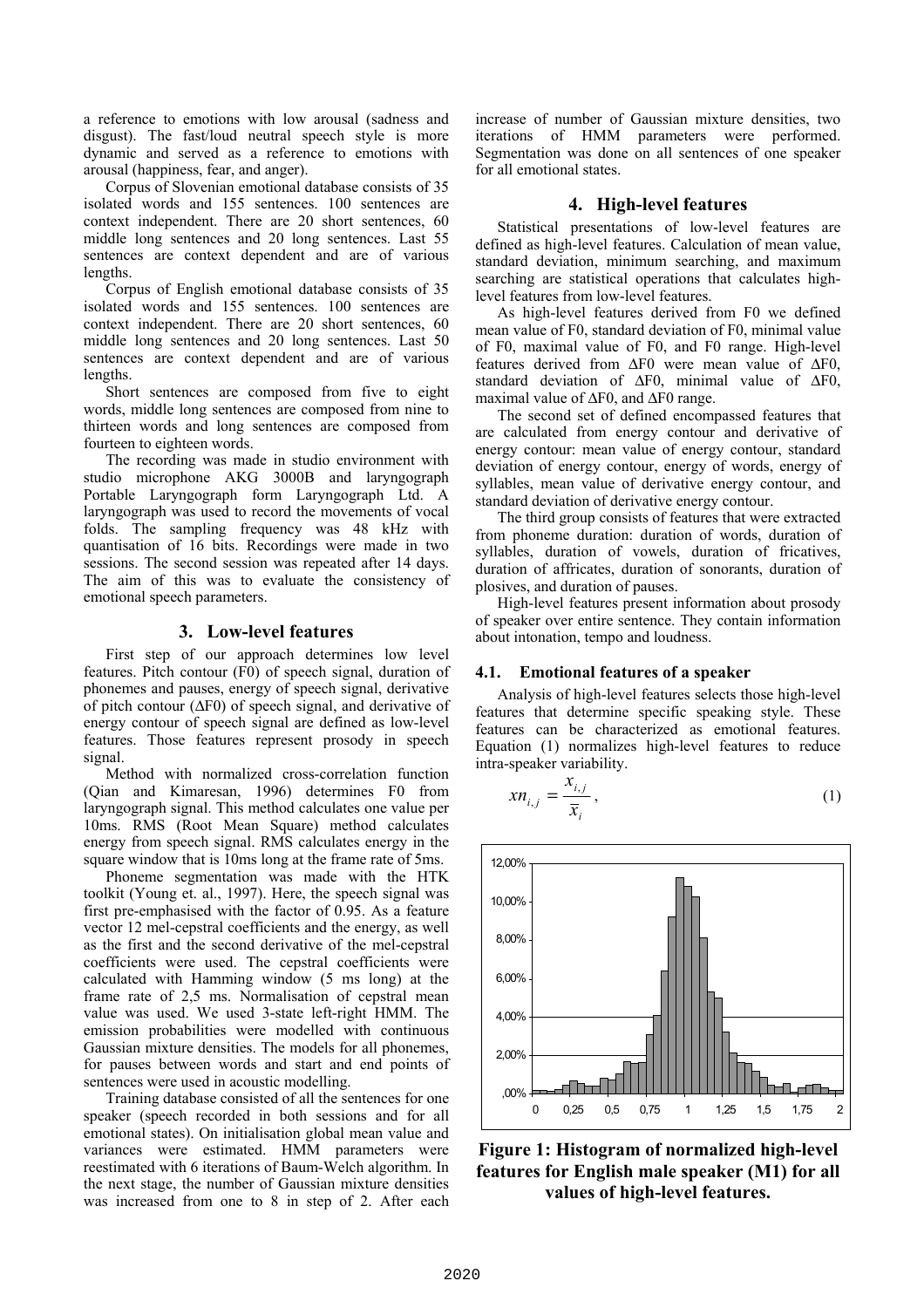where  $xn_{i,j}$  is normalized value of  $i^{\text{th}}$  feature in the  $j^{\text{th}}$ sentence,  $\ddot{x}_{i,j}$  is *i*<sup>th</sup> feature in *j*<sup>th</sup> sentence,  $\bar{x}_i$  is mean value of *i*<sup>th</sup> feature. Each high-level feature was normalized across all speakers' high-level features using the equation (1).

Sentences were divided into five groups. First group (G1) contained sentences with isolated words, second group (G2) contained short sentences, third group (G3) middle long sentences, fourth group (G4) long sentences, and fifth group (G5) was composed from context dependent sentences. Mean value for all features and for each group  $(G1 - G5)$  was calculated.

Equivalent to the Banse and Sherer's (1996) classification of emotional feature values, we also used five classes of emotional feature values. Histogram (see figure 1) of all high-level feature values is in the range between 0 and 2. Mean value of all normalized features is 1 and variance is 0.094. The range of values was divided into five classes. In table 2 the values of all classes shown. Values 1.2 and 0.8 present deviation from mean value that is equal to  $2 \times$  variance. Values 1.05 and 0.95 are deviation from mean value for ½ variance. Two classes are above value 1 and two classes are below value 1 (see table IV). Class 1 presents values that are extremely below mean, class 2 presents values that are below mean, class 3 presents values that are around mean, class 4 presents values that are above mean, and class 5 present values that are extremely above mean.

|                                                                                  | $xn_{i,j} < 0.8$            |
|----------------------------------------------------------------------------------|-----------------------------|
|                                                                                  | $0.8 \leq xn_{i,i} < 0.95$  |
| 3                                                                                | $0.95 \leq xn_{i,i} < 1.05$ |
|                                                                                  | $1.05 \leq xn_{i,j} < 1.2$  |
|                                                                                  | $1.2 \leq xn_{i,i}$         |
| $xn_{i,j}$ - normalized high-level feature of ith feature in<br>the jth sentence |                             |

Table 2: Classes and range of high-level feature values.

Normalized high-level features were compared accordingly to different type of sentence length. Mean values of normalized high-level features for each group and for each session ( $\overline{X}_{i,e,r,s}$ ) were calculated.  $\overline{X}_{i,e,r,s}$  is mean value of  $i^{\text{th}}$  normalized high-level feature of  $e^{\text{th}}$ speaking style, of  $r<sup>th</sup>$  group, and of  $s<sup>th</sup>$  session. If  $X_{i_0, e_0, r_0, E1}$  and  $X_{i_0, e_0, r_0, E2}$  are in the different classes, is feature  $x_{i}$  is denoted as a non-emotional feature. If feature  $\overline{X}_{i_0,e_0}$  is for all groups (G1 to G5) of the same emotion in different classes, then feature  $x_{i}$  is denoted as a non-emotional feature. If feature  $\overline{X}_{i_0}$  has same values in all eight speaking styles, then feature  $x_{i0}$  is also denoted as non-emotional feature. If feature  $x_{io}$  is not nonemotional feature, then it is denoted as emotional feature. Described rules of emotional features selection affirm emotional feature independence of sentence length and session of recording but dependence on speaking style.

#### **5. Results of analysis**

We compared emotional features between English male and female speaker, between English male and Slovenian male speaker and between English female and Slovenian female speaker.

#### **5.1. Comparison between English male and female speaker**

Comparison of emotional features between English male and English female speaker showed that average mean value of pitch contour is lower for male speaker. Emotions anger, joy, and surprise have higher mean values as emotion surprise and neutral slow speaking style (see figure 2). Female speaker has high value of mean value of pitch contour for emotions disgust and sadness and low value for emotion fear. Male speaker has low value of mean value of pitch contour for emotions disgust and sadness and high value for emotion fear. Both speakers have similar behavior of high level features.



Figure 2: Mean values of pitch contour for English male and English female speaker, normalised to speaker's mean value of pitch contour. Abbreviations for emotions are given in Table 1.



Figure 3: Duration of vowels for English male and English female speaker normalised to speaker's vowel duration. Abbreviations for emotions are given in Table 1.

Emotions anger, fear, joy and surprise cause increase of emotional features that are calculated from pitch contour (standard deviation of pitch contour, minimal value of pitch contour, maximal value of pitch contour, standard deviation of derivative of pitch contour, minimal value of pitch contour, maximal value of pitch contour, derivative of pitch contour range).

The highest values of vowel duration have male speaker for emotions anger, joy, and disgust. Female speaker has highest values for emotions disgust and sadness. The lowest values have both speakers for fast neutral speaking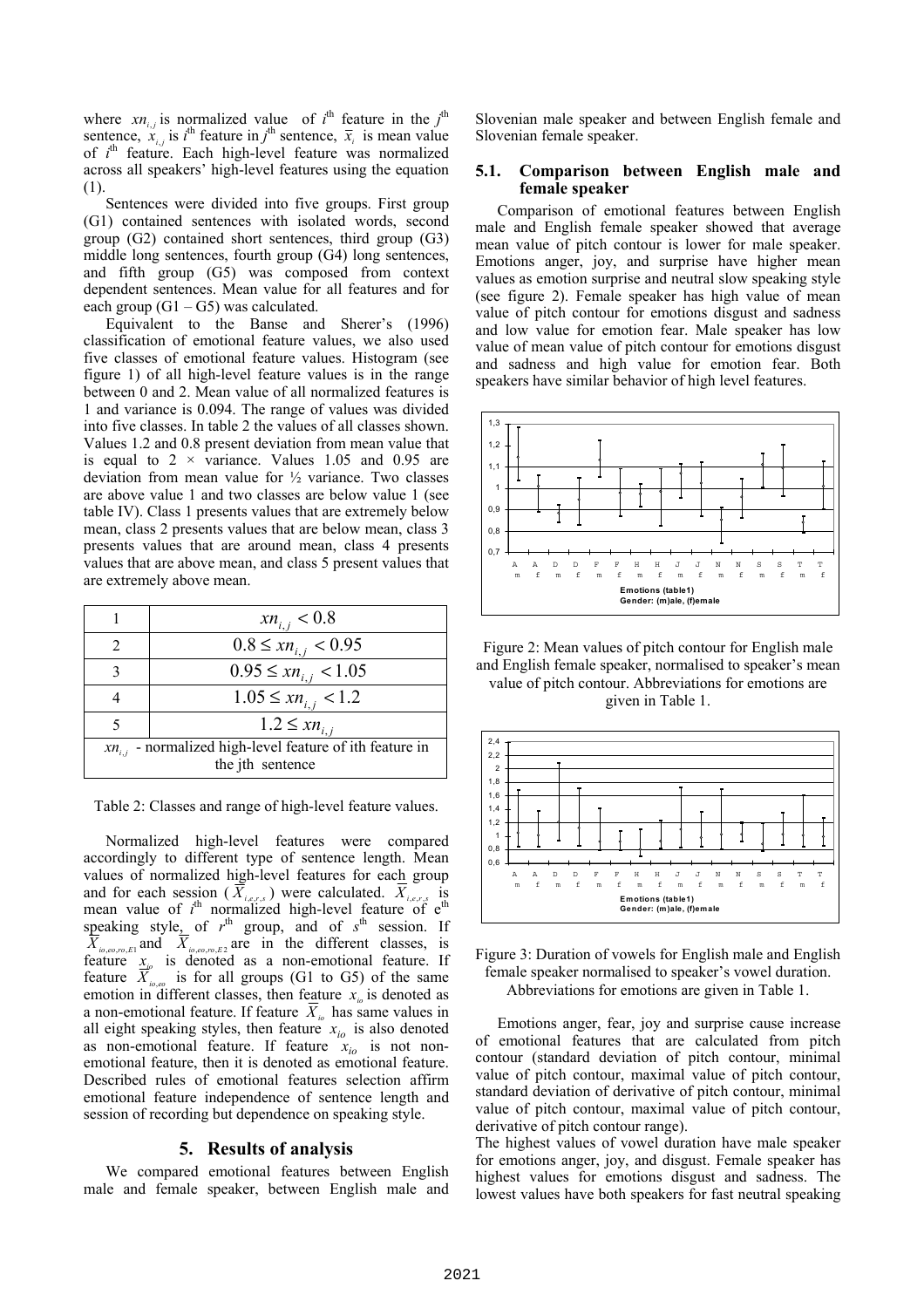style (see figure 3). The average value of vowel duration is lower for male speaker.

Male and female speakers have high values of emotional features that are calculated from duration (duration of syllables, duration of fricatives, duration of sonorants, duration of plosives) for emotion disgust and low values for fast neutral speaking style.

#### **5.2. Comparison between English male and Slovenian male speaker**

English and Slovenian male speakers have high mean values of pitch contour for emotions anger, fear, joy and surprise. Low mean values of pitch contour are for emotions disgust and sadness (see figure 4). The difference between English speaker and Slovenian speaker is for emotions disgust and sadness. English speaker has lower average value of mean values of pitch contour as Slovenian speaker.

 Emotional features that are calculated from pitch contour have similar behaviour as mean value of pitch contour. Emotions anger, fear, joy, and surprise have increased values and emotions disgust and sadness have decreased values. In case of high level features that were calculated from pitch, the English speaker had lower values as Slovenian speaker.



Figure 4: Mean value of pitch contour for English male and Slovenian male speaker, normalised to speaker's mean value of pitch contour. Abbreviations for emotions are given in Table 1.



Figure 5: Duration of vowels for English male and Slovenian male speaker, normalised to speaker's vowel duration. Abbreviations for emotions are given in Table 1.

Highest values of vowel duration can be seen for emotion disgust, joy, and slow neutral style of speech. The lowest values of vowel duration are for fast neutral speaking style and for emotions fear and surprise (see figure 5). Slovenian speaker had lower value of vowel duration for emotion sadness, as this was the case for English speaker. Slovenian male speaker has lower average value of vowel duration as English male speaker.

Other emotional features that were calculated from duration have similar values as vowel duration. Emotional features that are calculated from duration have high values for emotions disgust and low values for fast neutral speaking style.

#### **5.3. Comparison between English female and Slovenian female speaker**

English female and Slovenian female speakers have high mean values of pitch contour for emotions anger, surprise and joy (see figure 6). Both female speakers have low mean value of pitch contour for emotion sadness and disgust. Difference in mean value of pitch contour was seen in emotion fear, where the Slovenian female speaker has high values of pitch contour and English female speaker has low mean values of pitch contour.







Figure 7: Duration of vowels for Slovenian female and English female speaker normalised to speaker's vowel duration. Abbreviations for emotions are given in Table 1.

Slovenian female has higher average value of mean value of pitch contour as English female speaker.